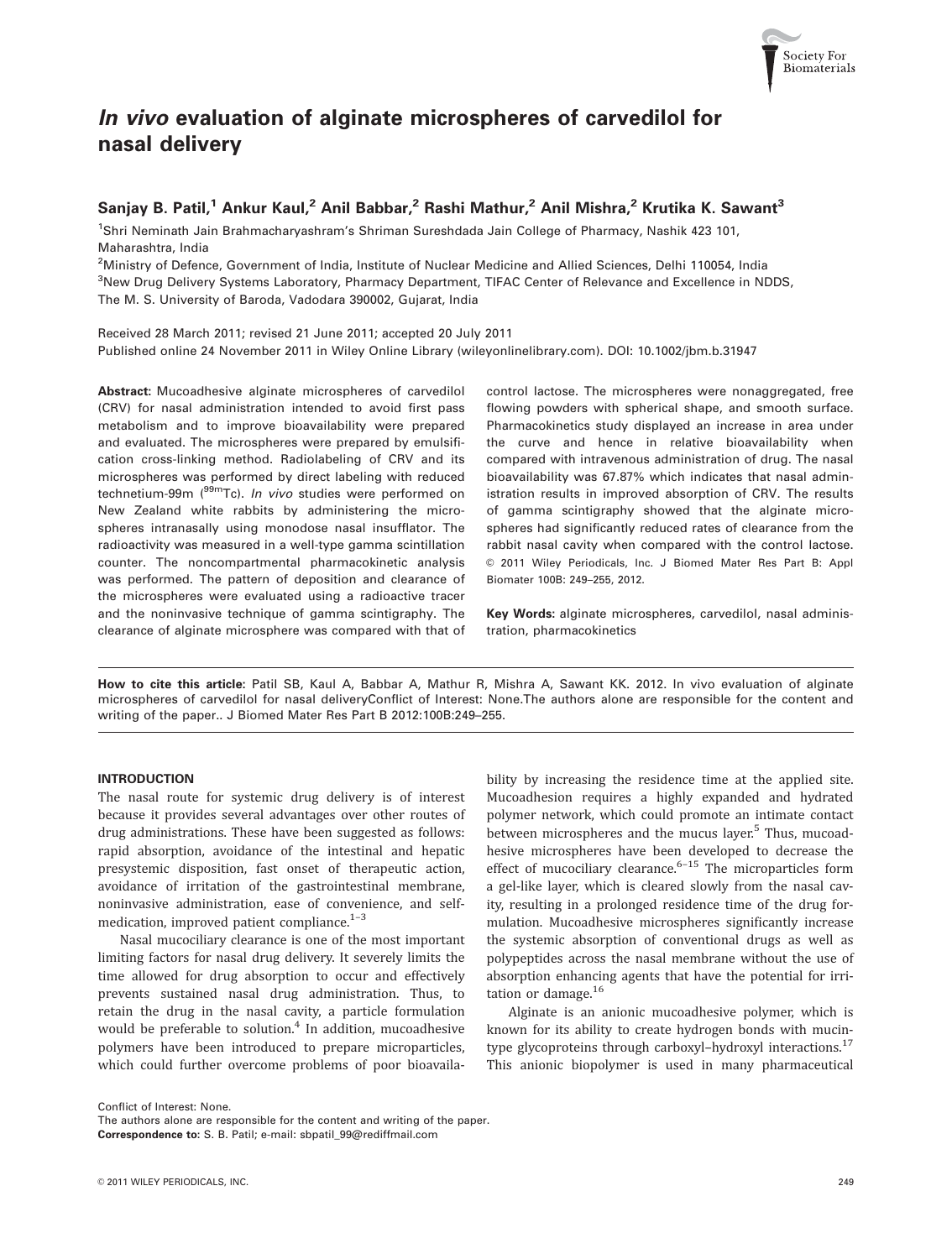and biotechnological applications.<sup>18</sup> Sodium alginate is a water-soluble, natural, linear polysaccharide that is most widely used as a polymer matrix due to its nontoxicity, biocompatibility, and gel formation ability.<sup>19</sup> It has been reported that polyanion polymers are more effective bioadhesives than polycation polymers or nonionic polymers.<sup>20</sup> Sodium alginate develops a simple and rapid gelation with divalent metal ions such as  $Ca^{2+}$ . Therefore, it has been used frequently as the matrix to prepare microparticles. It can be cross-linked with divalent or polyvalent cations to form an insoluble meshwork.  $Ca^{2+}$  and  $\text{Zn}^{2+}$  have been reported for cross-linking of acid groups of alginate.<sup>21</sup>

The present study aimed to prepare and evaluate mucoadhesive alginate microspheres of carvedilol (CRV) for nasal administration, which would avert first pass metabolism and to improve bioavailability for treatment of hypertension and angina pectoris. The microspheres were prepared by emulsification cross-linking. The radiolabeling of alginate microspheres is described. The clearance characteristics of the microspheres after nasal administration to rabbits were investigated using the noninvasive technique of gamma scintigraphy. In vivo studies were performed on rabbit, which is one of the preferred animal models for pharmacokinetic studies in nasal drug delivery.

# MATERIALS AND METHODS Materials

CRV, a water-insoluble drug, was a gift from Torrent Research Centre (Ahmedabad, India). Sodium alginate (molecular weight  $3.2 \times 10^5$ , determined by viscosity), *n*-octanol, calcium chloride, and Span 80 were procured from S. D. Fine Chemicals (Mumbai, India). Stannous chloride dihydrate  $(SnCl_2·2H_2O)$  was purchased from Sigma Chemical Company, St. Louis, MO. Sodium pertechnetate, separated from molybdenum-99 (99m) was provided by Regional Center for Radiopharmaceutical Division (northern region), Board of Radiation and Isotope Technology, New Delhi, India. All other chemicals and reagents used in the study were of analytical grade.

# Preparation of alginate microspheres

Carvedilol was dispersed in an aqueous solution containing  $3\%$ , w/v sodium alginate. The solution was dispersed in *n*octanol containing 2%, v/v Span 80 using a mechanical stirrer (Remi Stirrer, Mumbai, India) at 1800 rpm. The ratio of the aqueous to  $n$ -octanol phase used was 1:20. The resultant w/o emulsion was stirred for 30 min. Calcium chloride solution was added drop wise and the dispersion was stirred for another 5 min. The microspheres were collected by vacuum filtration, washed thrice with isopropyl alcohol, and dried in air at room temperature.<sup>13</sup>

# Radiolabeling of alginate microspheres

Alginate microspheres containing carvedilol (ALCRV) were labeled with technetium-99m  $\int_{0}^{\frac{1}{2}}$  or  $\int_{0}^{\frac{1}{2}}$  by direct labeling method as described by Tafaghodi et al. $^{22}$  The radiolabeling procedure was performed in the presence of the powerful reducing agent, stannous chloride. The stannous ion reduces 99m-technetium from the  $+7$  oxidation state to the more reactive  $+5$  oxidation state to promote binding. Ten milligrams of microspheres were suspended in the labeling medium containing 0.5 mL of normal saline,  $50 \mu L$  stannous chloride ( $5 \ mg/ml$ ) and  $1 \ mL$  technetium-99m pertechnetate eluate containing about 3 mCi of activity and pH was adjusted to 6.5 using 0.5M sodium bicarbonate. The mixture was left under continuous stirring for about 10 min and separated by centrifugation. Microspheres were washed with  $2 \times 5$  mL sterile distilled water and supernatants were collected. The labeled microspheres were washed with acetone ( $2 \times 5$  mL). Microspheres were separated by centrifugation and dried by incubation at  $60^{\circ}$ C for 30 min.

# Radiolabeling of carvedilol

Carvedilol was labeled with technetium-99m  $(^{99}$ mTc) by direct labeling method. A mixture containing  $40 \mu$ L stannous chloride (5 mg/mL) and 0.5 mL technetium-99m pertechnetate eluate containing about 1 mCi of activity was added to 1 mL of drug solution (2 mg/mL) and pH was adjusted to 7.4 using 0.5M sodium bicarbonate. The mixture was incubated for 30 min at room temperature.

# Radiolabeling of lactose

Lactose powder was labeled as above and used in animal studies as a negative control. Lactose powder (20 mg) was dissolved in the above-mentioned labeling media and incubated for 10 min, followed by addition of 10 mL acetone. The labeled lactose was desolvated and precipitated in the presence of acetone. Supernatant was decanted and powder was washed with acetone and dried in  $60^{\circ}$ C for 30 min.

# Determination of labeling efficiency of carvedilol and microspheres

The labeling efficiency was determined by ascending instant thin layer chromatography (ITLC) using silica gel (SG) coated fiber sheets (Gelman Sciences Inc, Ann Arbor, MI). The ITLC was performed using 100% acetone or 0.9% saline as the mobile phase. About  $2-3$   $\mu$ L of the radiolabeled complex (in the case of microspheres before washing step) was applied at a point 1 cm from the end of an ITLC-SG strip. The strip was developed in acetone or 0.9% saline, and the solvent front was allowed to reach at the top. The strip was cut into two halves, and the radioactivity in each segment was measured in a shielded well-type gamma scintillation counter (Caprac-R, Capintec, USA).

The radiolabeling efficiency was evaluated with ITLC-SG strips as stationary phase and acetone 100% as the mobile phase.

%Radiolabeling =  $\frac{\text{Radioactivity (counts)} \text{retained in the lower half of the strip}}{\text{Initial radioactivity associated (total count present) with the strip}} \times 100$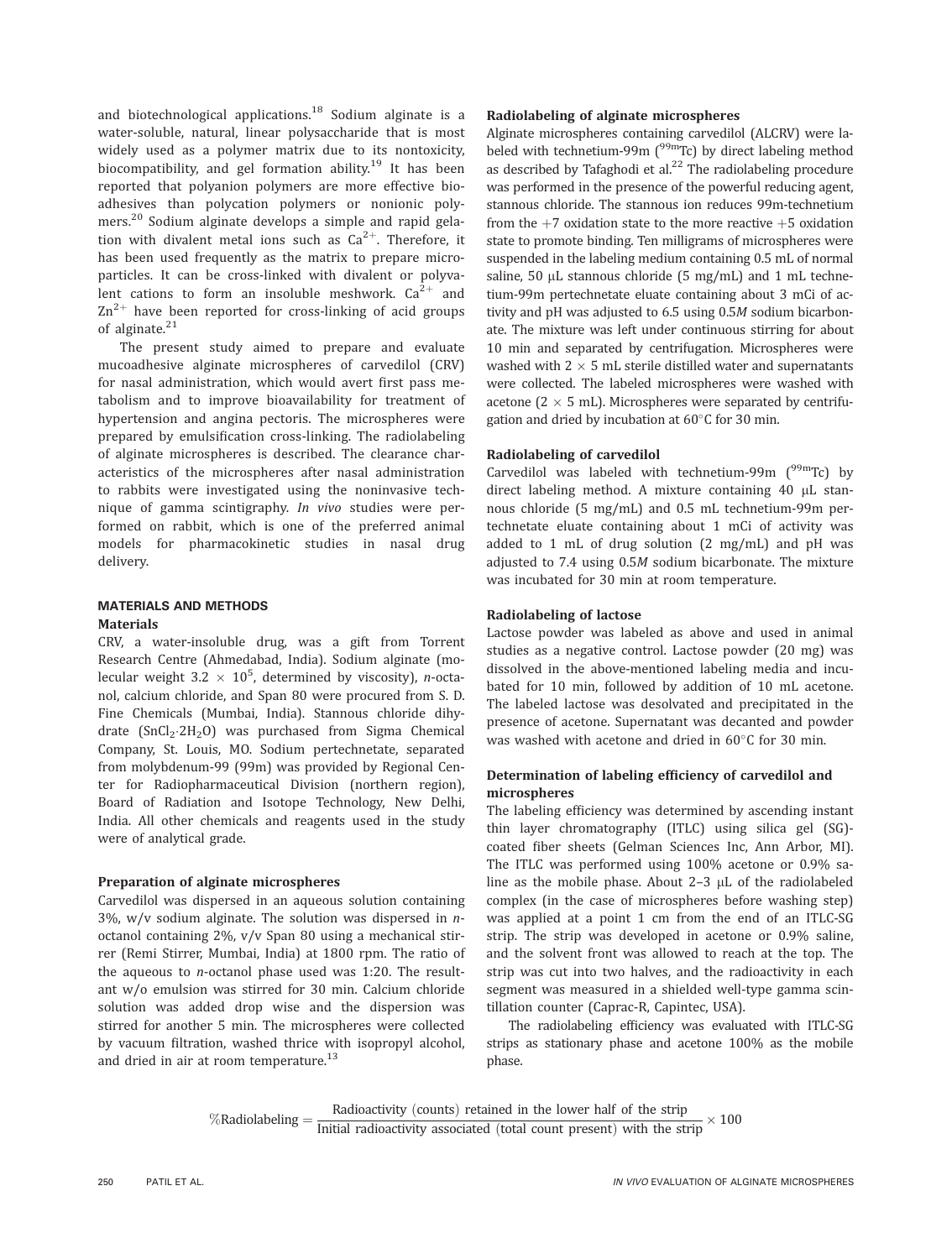# Stability study of <sup>99m</sup>Tc-CRV/microsphere complexes

The *in vitro* stability study of <sup>99m</sup>Tc-CRV/Microsphere complexes was determined using 0.9% sodium chloride and rabbit serum by ascending thin layer chromatography. The complex (0.1 mL) was mixed with 1.9 mL of normal saline (0.9% sodium chloride) or rabbit serum and incubated at  $37^{\circ}$ C. ITLC was performed at different time intervals up to 24 h to assess the stability of the complex.

#### Histopathological studies

Histopathological studies were performed using isolated sheep nasal mucosa. The nasal mucosa tissues were carefully removed from the nasal cavity of sheep obtained from the local slaughterhouse. Tissues were immediately used after separation. Histopathological evaluation of tissue incubated in phosphate buffer (pH 6.2) was compared with tissue incubated in the diffusion chamber of Franz cell with microsphere formulations. After treatment for 4 h, tissue was fixed in 10% buffered formalin (pH 6.2), routinely processed, and embedded in paraffin. Paraffin sections were cut on glass slides and stained with hematoxylin and eosin. The sections were examined by optical microscopy, to examine the morphological changes to the tissue by a pathologist blinded to the study.<sup>23</sup>

# In vivo studies

The in vivo studies were performed following the guidelines approved by the Committee for the Purpose of Control and Supervision of Experiments on Animals, Ministry of Social Justice and Empowerment, Government of India. The animal protocol was duly approved by the Institutional Animal Ethics Committee.

A total of 12 New Zealand white rabbits weighing 2.5– 3.5 kg were divided in two groups. The animals were fasted overnight prior to the experiment, with free access to water. To one group of rabbits, radiolabeled microspheres (approximately 5–10 mg) were administered intranasally using monodose insufflator (Miat, Milano, Italy). Radiolabeled CRV was administered intravenously to the other group (0.5 mL). Blood samples were withdrawn from the marginal ear vein of the rabbits at selected time intervals. The radioactivity in terms of counts per minute (cpm) was measured in a well-type gamma scintillation counter (Caprac-R, Capintec, USA). The animals were conscious during the whole experiment and between each blood sampling they were allowed to move freely within an enclosed area.

#### Pharmacokinetics analysis

The noncompartmental pharmacokinetic analysis was performed by Kinetica 5.0 (Thermo Fisher Scientific, USA) and maximum plasma concentration  $(C_{\text{max}})$ , its time of occurrence  $(T<sub>max</sub>)$ , and the area under the curve (AUC) were determined from the individual time versus radioactivity profiles. The bioavailability  $(F)$  of the intranasal  $(IN)$  dose of microsphere formulation was calculated with the following equation:

$$
F = \frac{\text{AUC}_{\text{IN}} \times \text{Dose}_{\text{IV}}}{\text{AUC}_{\text{IV}} \times \text{Dose}_{\text{IN}}} \times 100\%
$$

Here  $AUC_{IN}$  and  $AUC_{IV}$  are the individual areas under radioactivity time curves of each rabbit administered microspheres containing CRV ( $Dose_{IN}$ ) intranasally and that of the free CRV solution administered intravenously (IV), respectively.

#### Gamma scintigraphy

The deposition, distribution, and subsequent clearance of microspheres and lactose were studied by gamma scintigraphy and imaging was performed immediately at 0, 1, 2, 3, and 4 h post administration of microspheres to nasal cavity of rabbits using a Single Photon Emission Computerized Tomography (SPECT, LC 75-005, Diacam, Siemens AG, Earlangan, Germany) gamma camera. The quantification of the data was made defining region of interest around the desirable area of the nasal cavity. The highest count rate at 0 min after dosing was assigned a 100% value, which was then used to calculate the percentage remaining for the other time point.

#### Statistical data analysis

Statistical tests of significance were performed using Student's t-test and differences were considered to be statistically significant when  $P < 0.05$ .

#### RESULTS AND DISCUSSION

# Radiolabeling of carvedilol and its microspheres

99mTcO<sup>4-</sup> was used because of easy availability, cost effectiveness, and low radiation dose. Since half-life of  $\frac{99 \text{m}}{\text{C}}\text{CO}^{4-}$ is 6 h as compared to 60 days for  $^{125}$ I, it presents less radiation burden. 99mTc has been used to directly label the prepared microspheres based on using stannous chloride as a reducing agent. Chemically,  $99 \text{m}$ TcO<sup>4-</sup> is a nonreactive species and does not label any compound by direct addition. In 99mTc-labeling of many compounds, prior reduction of <sup>99m</sup>TcO<sup>4-</sup> from 7+ state to a lower oxidation state (4+) is required.

The alginate microspheres (ALCR) and CRV were labeled with high efficiency by the direct labeling technique using reduced <sup>99m</sup>Tc. Table I depicts the effect of pH on labeling efficiency. As the pH increased from 6 to 6.5, the radiolabeling efficiency increased from 91.45 to 97.25% for ALCRV. Further increase in the pH upto 8 led to reduction in the labeling efficiency. As the pH increased from 6 to 7, the radiolabeling efficiency also increased from 94.37 to 98.84% for CRV. Further increase in the pH upto 8 led to reduction in the labeling efficiency of 90.47%.

Table II shows the effect of incubation time on labeling efficiency. The incubation time required for high labeling efficiency was 10 min for ALCR and 30 min for CRV. Further increase in incubation time did not increase the labeling efficiency considerably. The amount of stannous chloride (reducing agent) used for labeling plays a very decisive role in determining labeling efficiency. A large amount of stannous chloride led to the formation of radiocolloids (reduced/hydrolyzed  $99m$ TcO<sup>4-</sup>), which is undesirable. Conversely, smaller amounts of stannous chloride result in poor labeling.<sup>24,25</sup> Table III shows the effect of various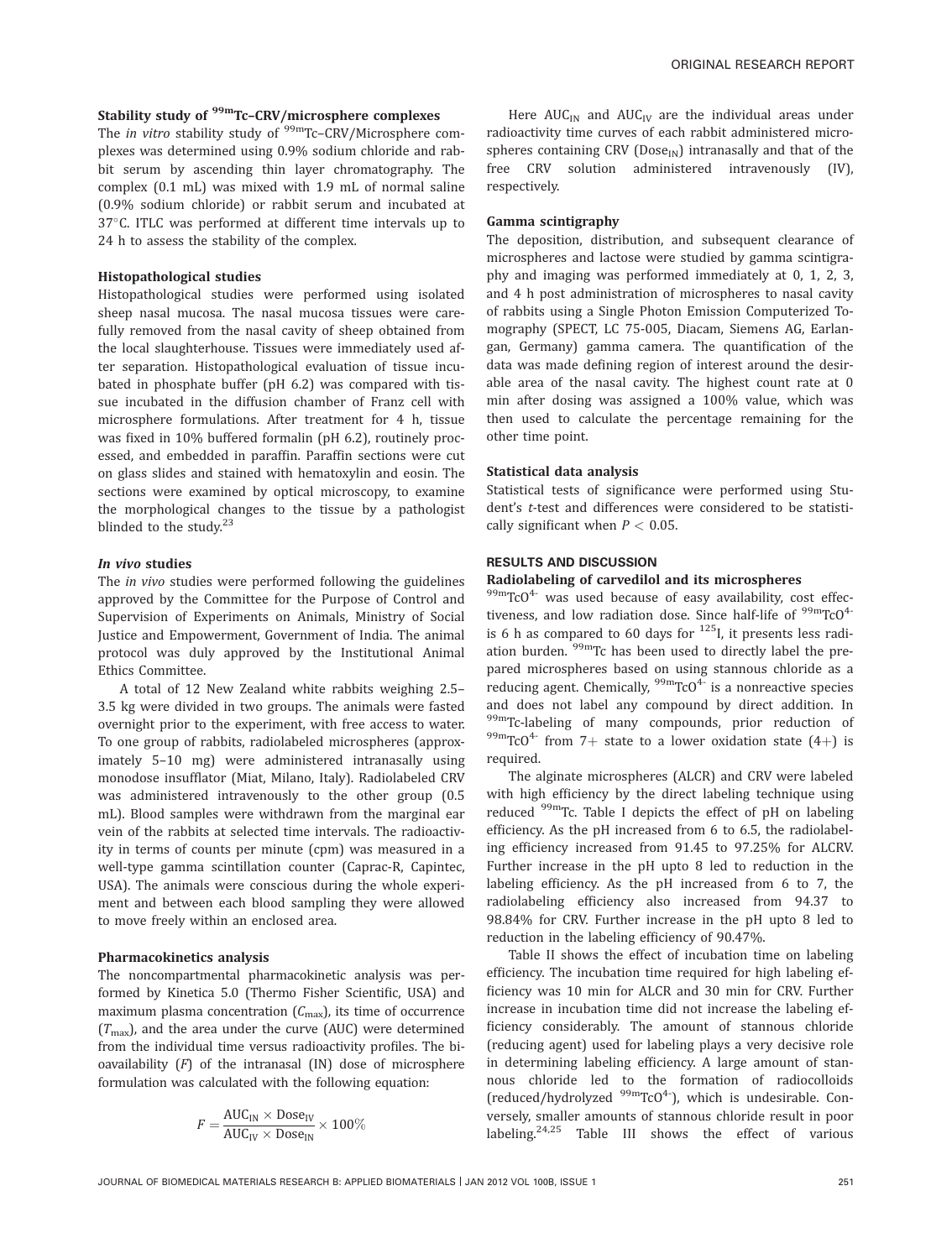|                                    |  |  | <b>TABLE I. Effect of pH on the % Radiolabeling Efficiency of</b> |  |
|------------------------------------|--|--|-------------------------------------------------------------------|--|
| <b>Microspheres and Carvedilol</b> |  |  |                                                                   |  |

|                |                  | Radiolabeled <sup>a</sup> (%) |
|----------------|------------------|-------------------------------|
| рH             | <b>ALCR</b>      | <b>CRV</b>                    |
| 6              | $91.45 \pm 1.94$ | $94.37 \pm 1.65$              |
| 6.5            | $97.25 \pm 1.31$ | $96.22 \pm 1.15$              |
| $\overline{7}$ | $94.37 \pm 1.68$ | $98.84 \pm 1.34$              |
| 7.5            | $92.64 \pm 1.48$ | $93.78 \pm 1.38$              |
| 8              | $90.34 \pm 1.32$ | $90.47 \pm 1.54$              |

<sup>a</sup> Mean  $\pm$  SD,  $n = 3$ .

concentrations of stannous chloride  $(SnCl_2·2H_2O)$  on labeling efficiency. By varying the amount of stannous chloride from 50 to 300 µg, but keeping the other factors like pH and incubation time constant, the influence on labeling efficiency was studied. With increase in stannous chloride amount from 50 to 250 µg, the labeling efficiency was increased from 86.42 to 97.84% for ALCR. Further increase in the amount of stannous chloride led to a reduction in labeling efficiency. With increase in stannous chloride amount from 50 to 200 µg, the labeling efficiency was increased from 91.45 to 98.64% for CRV. Further increase in the amount of stannous chloride upto  $300 \mu g$  led to a reduction in labeling efficiency.

# Stability study of <sup>99m</sup>Tc-CRV/microsphere complexes

The *in vitro* stability of the labeled formulations  $\int_{0}^{99m}$ Tc-CRV/microsphere complexes) was evaluated in saline and in rabbit serum at  $37^{\circ}$ C for 24 h. All formulations exhibited good in vitro stability as shown in Table IV. It is evident from the results that there is insignificant detachment of the radioisotope from the complex. There was no significant reduction in the radiolabeling efficiency upto 24 h, which indicates its stability and suitability for in vivo use.

# Histology studies

The morphologic changes in the nasal mucosa caused by drugs, enhancers, or other formulation additives, may result in damage to the ability of the nasal mucosa to carry out its normal defense functions. In addition, chronic infection may occur when recovery or regeneration of the normal epithelium cannot be achieved. $26$  Thus, it is important to study the histology of the nasal mucosa with the formulation. The histology of control and treated nasal mucosa is shown in

TABLE II. Effect of Incubation Time on the % Radiolabeling Efficiency of Microspheres and Carvedilol

| Incubation | Radiolabeled <sup>a</sup> (%) |                  |  |
|------------|-------------------------------|------------------|--|
| Time (min) | <b>ALCR</b>                   | <b>CRV</b>       |  |
| 0          | $94.68 \pm 1.73$              | $95.22 \pm 2.48$ |  |
| 10         | $97.86 \pm 1.84$              | $95.38 \pm 1.78$ |  |
| 20         | $96.74 \pm 2.14$              | $96.34 \pm 0.86$ |  |
| 30         | $96.12 \pm 1.32$              | $98.55 \pm 1.94$ |  |
| 40         | $95.36 \pm 2.36$              | $98.26 \pm 1.46$ |  |

 $a$  Mean  $\pm$  SD,  $n = 3$ .

|  |  |                                                           | TABLE III. Effect of Stannous Chloride Concentration on the |
|--|--|-----------------------------------------------------------|-------------------------------------------------------------|
|  |  | % Radiolabeling Efficiency of Microspheres and Carvedilol |                                                             |

| <b>Amount of Stannous</b> | Radiolabeled <sup>a</sup> (%) |                  |  |
|---------------------------|-------------------------------|------------------|--|
| Chloride $(\mu g)$        | ALCR                          | CRV              |  |
| 50                        | $86.42 \pm 1.85$              | $91.45 \pm 1.68$ |  |
| 100                       | $90.56 \pm 1.67$              | $95.35 \pm 1.25$ |  |
| 150                       | $93.14 \pm 1.24$              | $96.34 \pm 0.86$ |  |
| 200                       | $95.67 \pm 0.96$              | $98.64 \pm 1.42$ |  |
| 250                       | $97.84 + 1.14$                | $88.36 \pm 2.16$ |  |
| 300                       | $92.45 \pm 2.15$              | $84.46 \pm 1.98$ |  |

 $a$  Mean  $\pm$  SD,  $n = 3$ .

Figure 1. The microscopic observations indicated that the formulation has no significant effect on the microscopic structure of sheep nasal mucosa. The surface epithelium lining and the granular cellular structure of the nasal mucosa were totally intact. No major changes in the ultrastructure of mucosa morphology could be seen and the epithelial cells appeared mostly unchanged. Neither cell necrosis nor removal of the epithelium from the nasal mucosa was observed after diffusion study as compared with control mucosa treated with phosphate buffer pH 6.2. Thus, the microsphere formulation seems to be safe with respect to nasal administration.

#### Pharmacokinetics studies

The blood kinetics data (blood radioactivity time profiles) of CRV solution injected intravenously and the microsphere formulations (ALCR) administered intranasally to rabbits at various time intervals is shown in Figure 2. The relevant pharmacokinetic parameters including maximum concentration  $(C_{\text{max}})$ , time of maximum plasma concentration  $(T_{\text{max}})$ , the AUC, half-life  $(T_{1/2})$ , mean residence time (MRT), elimination rate constant  $(K_{el})$ , and relative bioavailability  $(F)$  are shown in Table V.

The  $C_{\text{max}}$  values observed after intranasal administration of ALCR was  $64.85 \pm 4.15$  kcpm/g. The AUC after intranasal administration of ALCR and CRV solution intravenously were about 215.83  $\pm$  18.56 and 54.06  $\pm$  6.45 kcpm h/g, respectively, which was statistically significant ( $p > 0.05$ ; Student's *t*-test). The average  $T_{1/2}$  values were 2.30  $\pm$  0.98 and 1.99  $\pm$  0.32 h for ALCR nasally and following IV

TABLE IV. In vitro Stability of the <sup>99m</sup>Tc-CRV and <sup>99m</sup>Tc-Microspheres in Physiological Saline and Serum at 37°C

| Time                                                  |                                                                                                                      | Radiolabeling (%)<br>Efficiency in<br>Saline <sup>a</sup>                                                            | Radiolabeling (%)<br>Efficiency in<br>Serum <sup>a</sup>                                                           |                                                                                                                    |
|-------------------------------------------------------|----------------------------------------------------------------------------------------------------------------------|----------------------------------------------------------------------------------------------------------------------|--------------------------------------------------------------------------------------------------------------------|--------------------------------------------------------------------------------------------------------------------|
| (h)                                                   | ALCR                                                                                                                 | <b>CRV</b>                                                                                                           | <b>ALCR</b>                                                                                                        | <b>CRV</b>                                                                                                         |
| 0.5<br>$\mathbf{1}$<br>2<br>$\overline{4}$<br>6<br>24 | $97.28 \pm 1.24$<br>$97.11 \pm 1.36$<br>$96.86 \pm 1.89$<br>$96.42 \pm 2.19$<br>$95.84 \pm 1.98$<br>$95.56 \pm 2.15$ | $98.35 \pm 1.48$<br>$98.22 \pm 1.46$<br>$97.78 \pm 1.21$<br>$97.55 \pm 1.65$<br>$97.34 \pm 2.47$<br>$96.88 \pm 1.22$ | $97.14 \pm 1.31$<br>$96.92 \pm 1.61$<br>$96.35 \pm 2.12$<br>$96.12 \pm 1.54$<br>$95.72 \pm 2.94$<br>$95.32 + 2.81$ | $98.22 \pm 1.25$<br>$97.88 \pm 1.29$<br>$97.64 \pm 2.74$<br>$97.03 \pm 1.86$<br>$96.67 \pm 2.12$<br>$96.14 + 1.36$ |

 $a$  Mean  $\pm$  SD,  $n = 3$ .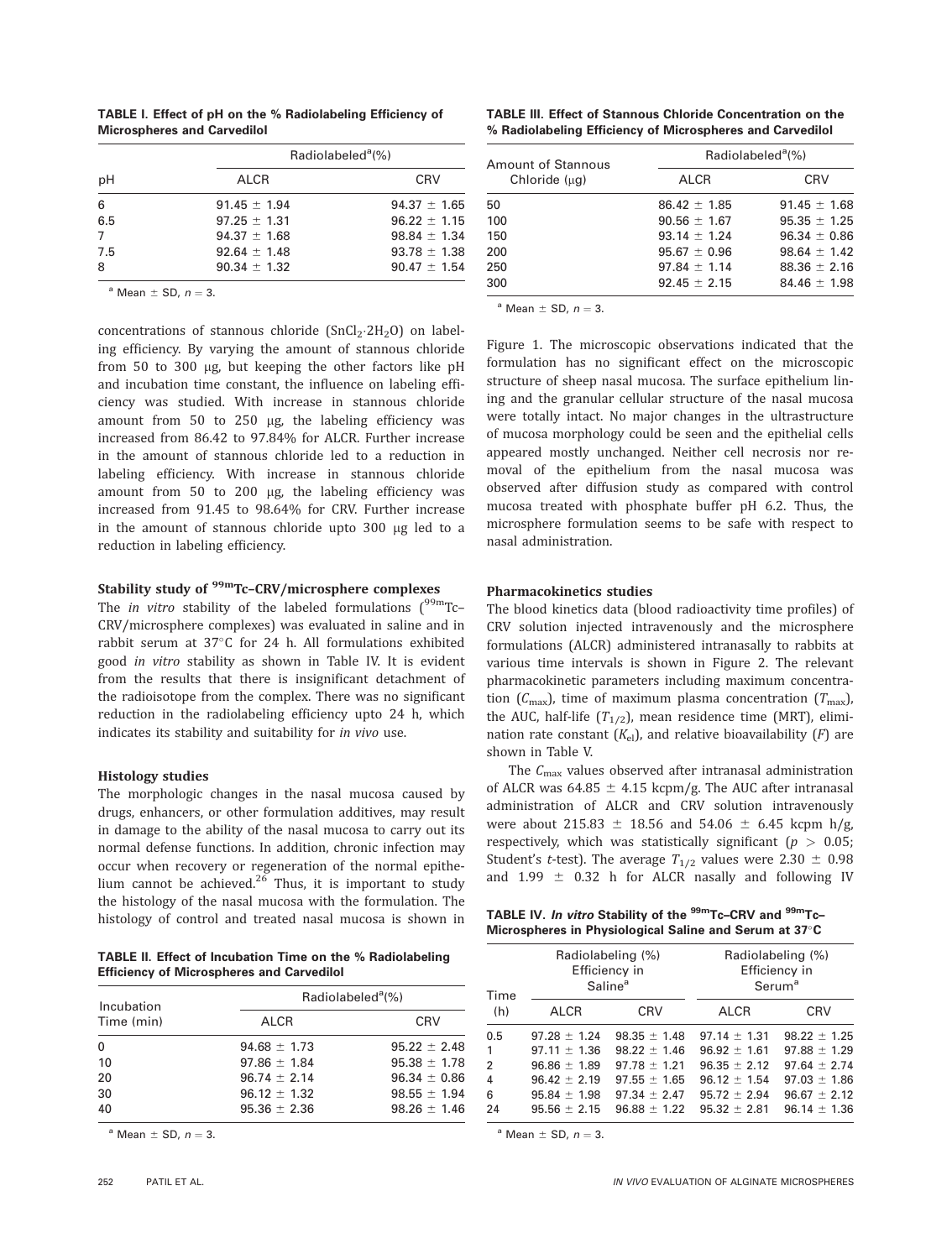

FIGURE 1. Histology evaluations of sections of sheep nasal mucosa. (A) Control mucosa after treatment with phosphate buffer pH 6.2; (B) Mucosa after treatment with microsphere formulation. [Color figure can be viewed in the online issue, which is available at wileyonlinelibrary.com.]

administration of CRV, respectively. The MRT was considerably increased following nasal administration of the mucoadhesive formulation of carvedilol (ALCR) when compared with IV administration. The average MRT values after nasal administration of ALCR was  $4.37 \pm 1.31$  h when compared with 2.18  $\pm$  0.78 h after IV administration of CRV, which were significantly different ( $p < 0.05$ , ANOVA followed by Dunnett's multiple comparison test). The relative bioavailability (F) for ALCR was 67.87%, which indicate that nasal administration results in improved absorption of CRV from alginate microspheres in rabbits. Illum et al.<sup>27</sup> described bioadhesive starch microspheres for nasal administration, which were retained in the nasal cavity for an extended time period owing to their bioadhesive nature and from which, after gelling, a local high drug concentration was reached. The high CRV absorption through nasal mucosa may be attributed to the combined effects of mucoadhesion and absorption enhancement due to mucoadhesive



polymer. It was demonstrated that the mucoadhesive microparticles had a significant effect on the mucosal uptake of drugs.<sup>4,28</sup> Hence, both the higher local drug concentration and the increased paracellular transport are likely to play an important role in absorption process.

TABLE V. Pharmacokinetic Parameters of Carvedilol After IV and of ALCR After Intranasal Administration in Rabbits

| Parameters <sup>a</sup>         | CRV IV            | <b>ALCR Intranasal</b> |
|---------------------------------|-------------------|------------------------|
| $C_{\text{max}}$ (kcpm/g)       |                   | 64.85 $\pm$ 4.15       |
| $T_{\rm max}$ (h)               |                   | 2.0                    |
| $AUC_{n-R-h}$ (kcpm $h/g$ )     | $54.06 \pm 6.45$  | $215.83 \pm 18.56$     |
| $T_{1/2}$ (h)                   | $1.99 \pm 0.32$   | $2.30 \pm 0.98$        |
| MRT(h)                          | $2.18 \pm 0.78$   | $4.37 \pm 1.31$        |
| $K_{\rm el}$ (h <sup>-1</sup> ) | $0.346 \pm 0.092$ | $0.300 \pm 0.084$      |
| F (%)                           | 100               | 67.87                  |
|                                 |                   |                        |

<sup>a</sup> Each value represents the mean  $\pm$  SD (n = 6).



FIGURE 2. Blood radioactivity time profiles of CRV after administration of microspheres intranasally (IN) (1 mg/kg) and CRV solution intravenously (IV) (0.17 mg/kg) in rabbits (Mean  $\pm$  SD,  $n = 6$ ).

FIGURE 3. The clearance characteristics of radiolabeled alginate microspheres (ALCR) from the rabbit nasal cavity when compared with lactose powder a control (mean  $\pm$  SD,  $n = 3$ ).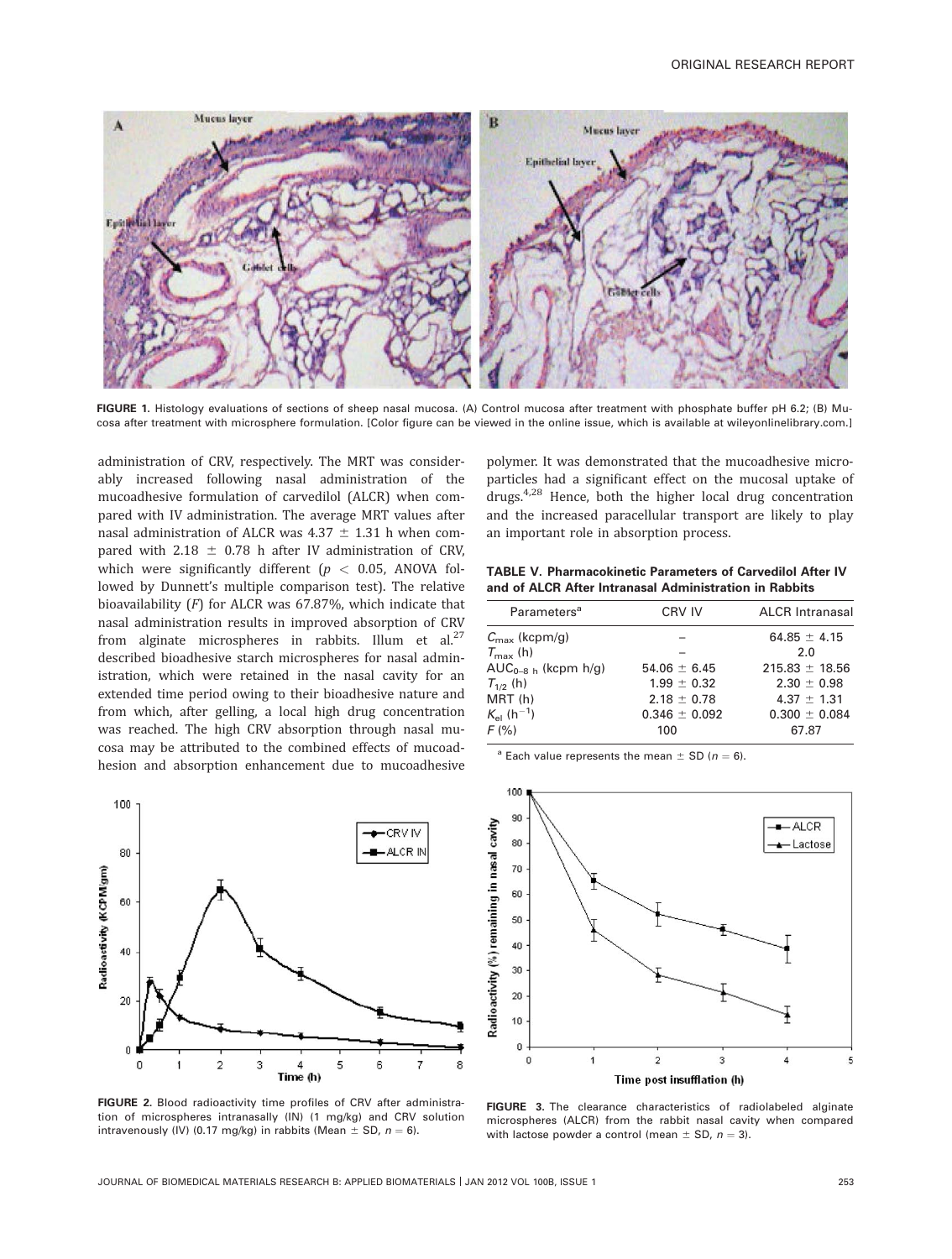

FIGURE 4. Scintigraphic rabbit whole body images showing radioactivity in the nasal cavity after administration of <sup>99m</sup>Tc-labeled alginate microspheres of carvedilol (ALCR) at different times of 0 h (A), 1 h (B), 2 h (C), 3 h (D), and 4 h (E) postinsufflation. [Color figure can be viewed in the online issue, which is available at wileyonlinelibrary.com.]

# Gamma scintigraphy

Several methods, both in vitro and in vivo, were used to evaluate mucociliary transport rates. Advantages of the gamma scintigraphy lies in its ability to noninvasively monitor the deposition and clearance of drug formulations, allowing both quantitative and photographic illustrations of distribution and clearance of the radiolabeled formulation. Using this technique to evaluate the nasal clearance of mucoadhesive preparations requires a radiotracer, which is stable and nondiffusible to prevent absorption into the vascular compartment. <sup>99m</sup>Tc tracer is reported as technically easy to perform and more representative of ciliary function since it investigates a large surface of the mucosa as a whole and not the fastest flow rate.<sup>29</sup> Therefore,  $\frac{99 \text{m}}{2}$ Tc was used in present study.

The nasal clearance characteristics of alginate microspheres were studied. Lactose powder was used as negative control. The clearance data for the formulation and lactose from the nasal cavity is shown in Figure 3. This data shows that the control lactose powder was cleared rapidly (halflife of nasal clearance was  $<$  1.0 h), whereas the mucoadhesive delivery systems were retained within the nasal cavity



FIGURE 5. Scintigraphic rabbit whole body images showing radioactivity in the nasal cavity after administration of <sup>99m</sup>Tc-labeled lactose powder (control) at different times of 0 h (A), 1 h (B), and 2 h (C) postinsufflation. [Color figure can be viewed in the online issue, which is available at wileyonlinelibrary.com.]